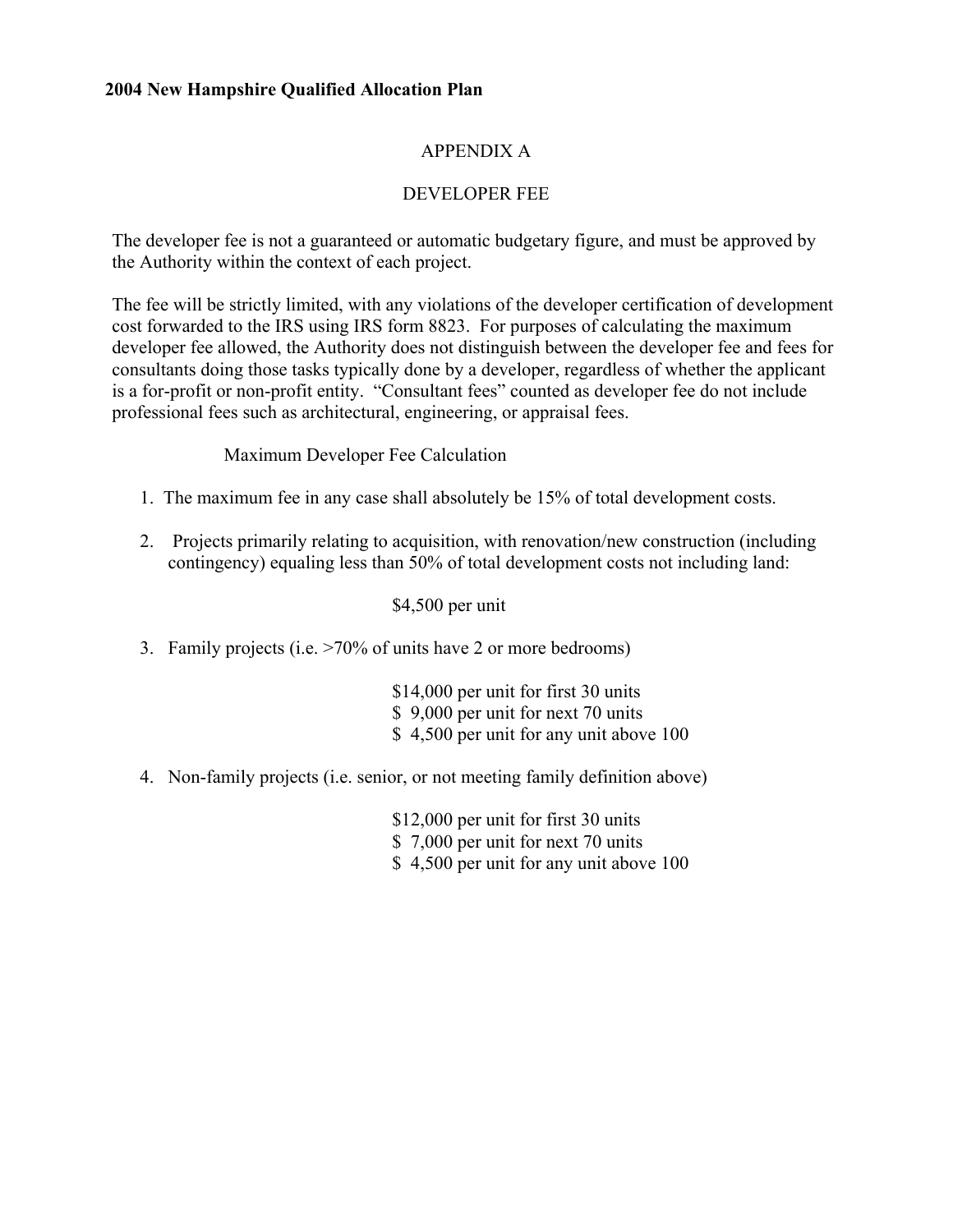# APPENDIX B

### NEW HAMPSHIRE Difficult Development Areas and Qualified Census Tracts

Note: This listing is for information only, and reflect the last known federal designations. Please confirm for your project location.

### **Difficult Development Areas**

Belknap, Carroll, Cheshire, Grafton counties

Hillsborough, Rockingham, Strafford and Merrimack counties in part (see below)

Hillsborough County - Eligible Towns Antrim, Bennington, Deering, Francestown, Greenfield, Hancock, Hillsborough, Lyndeborough, New Boston, Peterborough, Sharon, Temple, Windsor

Merrimack County - Eligible Towns and Cities Andover, Boscawen, Bow, Bradford, Canterbury, Chichester, Concord (city), Danbury, Dunbarton, Epson, Franklin (city), Henniker, Hill, Hopkinton, Loudon, Newbury, New London, Northfield, Pembroke, Pittsfield, Salisbury, Sutton, Warner, Webster, Wilmot

Rockingham County - Eligible Towns Deerfield, Northwood, Nottingham, Seabrook, South Hampton

Strafford County - Eligible Towns Middleton, New Durham, Strafford

Qualified Census Tracts Manchester – 4.00, 5.00, 13.00, 14.00, 20.00

Nashua - 0105.00, 0107.00, 0108.00

Strafford County **–** 802.01, 802.02

Source: Web reference is:  $\langle$ www.huduser.org/datasets/qct.html >

Note: Manchester Census Tract 17.00 dropped in 2003 as a QCT.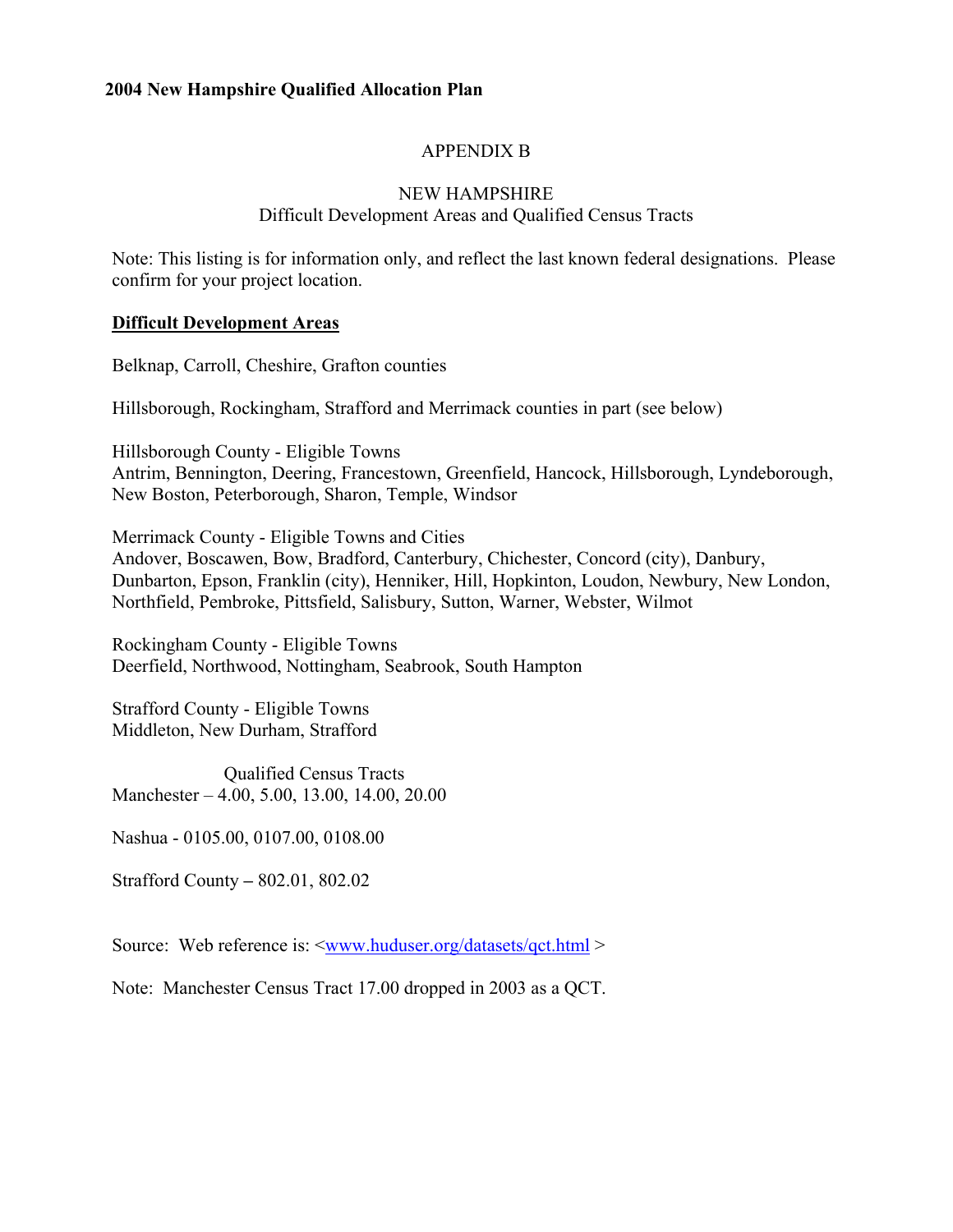# APPENDIX C APPLICATION THRESHOLD REQUIREMENTS

Applications must meet the following requirements in order to be ranked in accordance with the Selection Criteria:

- 1. Completed Application for Reservation
- 2. \*Exhibit 1-Site Information
- 3. \*Exhibit 2-Environmental Information (if available, or information regarding any known environmental problems)
- 4. \*Exhibit 3-Evidence of Site Control
- 5. \*Exhibit 8-Detailed Scope of Work with Cost Estimates, and identification of estimator
- 6. \*Exhibit 9-Verification of Non-Profit Status (if applicable)
- 7. \*Exhibit 10-List of Developer's Other Real Estate
- 8. \*Exhibit 11-Resumes of Development Team
- 9. \*Exhibit 12-Management Agent Questionnaire
- 10. \*Exhibit 13-Management Plan
- 11. \*Exhibit 14-Tenant Selection Plan
- 12. Documentation verifying eligibility for selection criteria points
- 13. Tax Credit Application Fee

Applications which do not meet the above requirements will be returned to the applicant. If the project scores competitively and meets all applicable requirements of the Authority, a reservation of credit shall be recommended to the Multi-Family/Special Projects Committee of the Board of Directors.

\* See Application list of exhibits.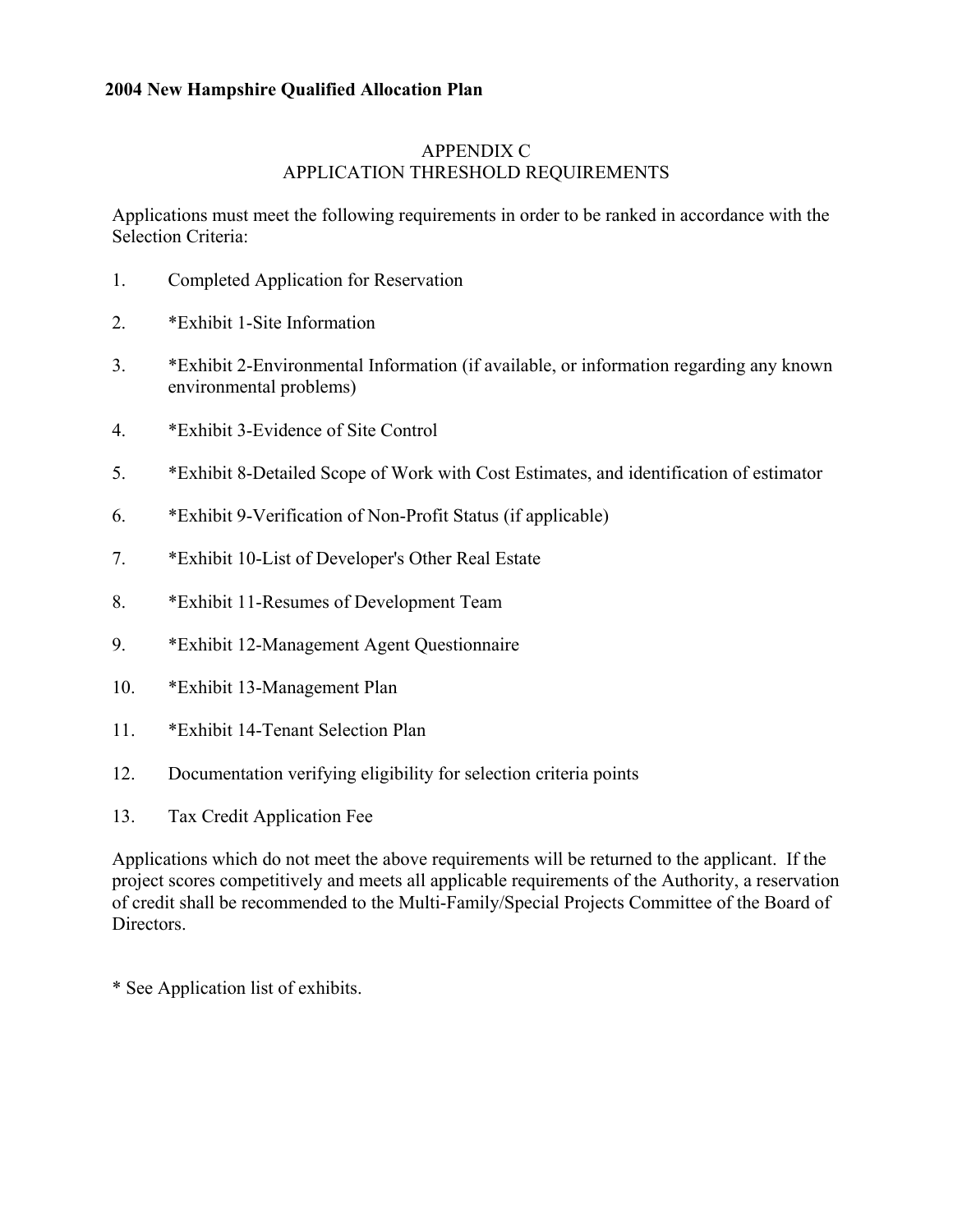# APPENDIX D COMMITMENT PHASE REQUIREMENTS

The following documents must be submitted to the Authority within 120 days of notification of a Reservation of Tax Credits by the Authority's Multi-Family/Special Project Review Committee, or 30 days prior to deadline for Allocation Phase, whichever is sooner:

Projects must meet the requirements of the Commitment Phase to be eligible for an allocation of tax credits. Commitment requirement extensions may be granted at the sole discretion of the Authority. **The tax credit Reservation may be rescinded at the sole discretion of the Authority for not meeting the Commitment Phase Requirements, or for a failure to meet the General Criteria in HFA:109:07B**.

- 1. Letter requesting Commitment of Tax Credits, and inclusion of any pages from the Application Form related to changes in the project scope or cost, including complete updated budget.
- 2. \*Exhibit 19-Evidence of Zoning/Local Approvals
- 3. \*Exhibit 20-Permanent Financing Letter of Commitment
- 4. \*Exhibit 21-Construction Financing Letter of Commitment
- 5. \*Exhibit 22-Equity Investment Letter of Commitment
- 6. \*Exhibit 23-Tax Credit Bridge Loan Letter of Commitment (if applicable)
- 7. \*Exhibit 24-Construction Period Sources and Uses
- 8. \*Exhibit 27-Final Plans and Specifications
- 7. \*Exhibit 16-Appraisal (if required by the Authority)
- 8. \*Exhibit 17-Market Study
- 9. \*Exhibit 2 Environmental Site Assessment (if required by the Authority).
- 10. Evidence of continued site control
- 11. Copy of the Architect Contract
- 12. For projects providing tenant services, an executed agreement binding on both parties
- 13. Copies of construction proposals (or bids), if available
- 14. Copy of contract for consultant services (if applicable)
- 15. Tax Credit Commitment Fee
- \* See Application list of exhibits.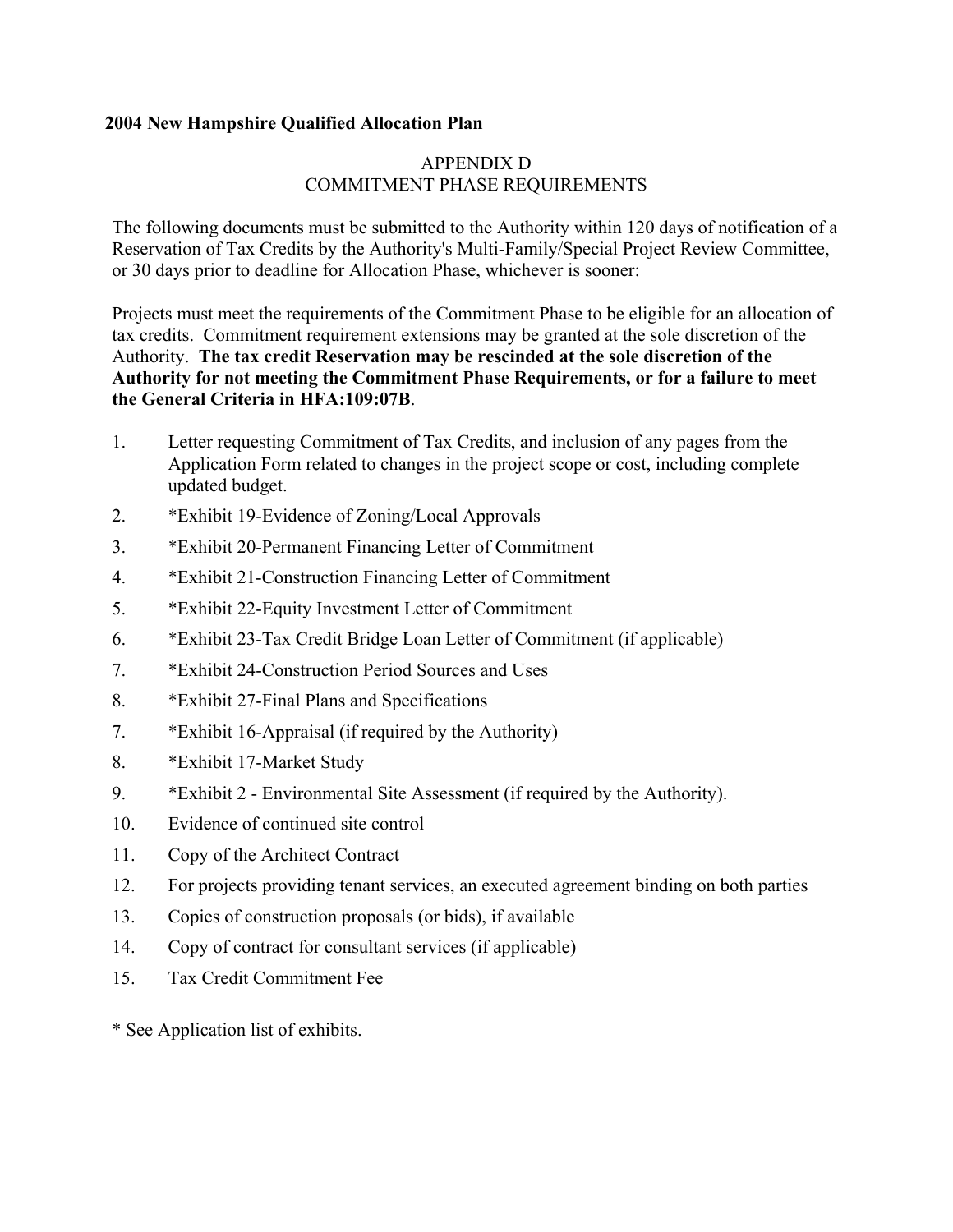# APPENDIX E CARRYOVER ALLOCATION REQUIREMENTS

- 1. Letter requesting a Carryover Allocation, and inclusion of any pages from the Application Form related to changes in the project scope or cost.
- 2. \*Carryover Cost Certification
- 3. Evidence of limited partnership existence, including federal tax identification number; Certificate of Good Standing for LP from NH Secretary of State or copy of certificate of LP stamped by Secretary of State.
- 4. Copy of Partnership Agreement (draft acceptable)
- 5. Copy of Offering Summary (draft acceptable)
- 6. Evidence of continued site control
- 7. Copy of Construction Proposals (or Bids) and executed Construction Contract. Include copy of schedule of values showing contractor overhead and profit breakdown, as per HFA109.05J.
- 8. Recorded Land Use Restriction Agreement (**contact Authority at least 14 days prior to deadline to receive document**).

\* The Carryover Cost Certification can be received at any time within 6 months of the "date of allocation<sup>"</sup>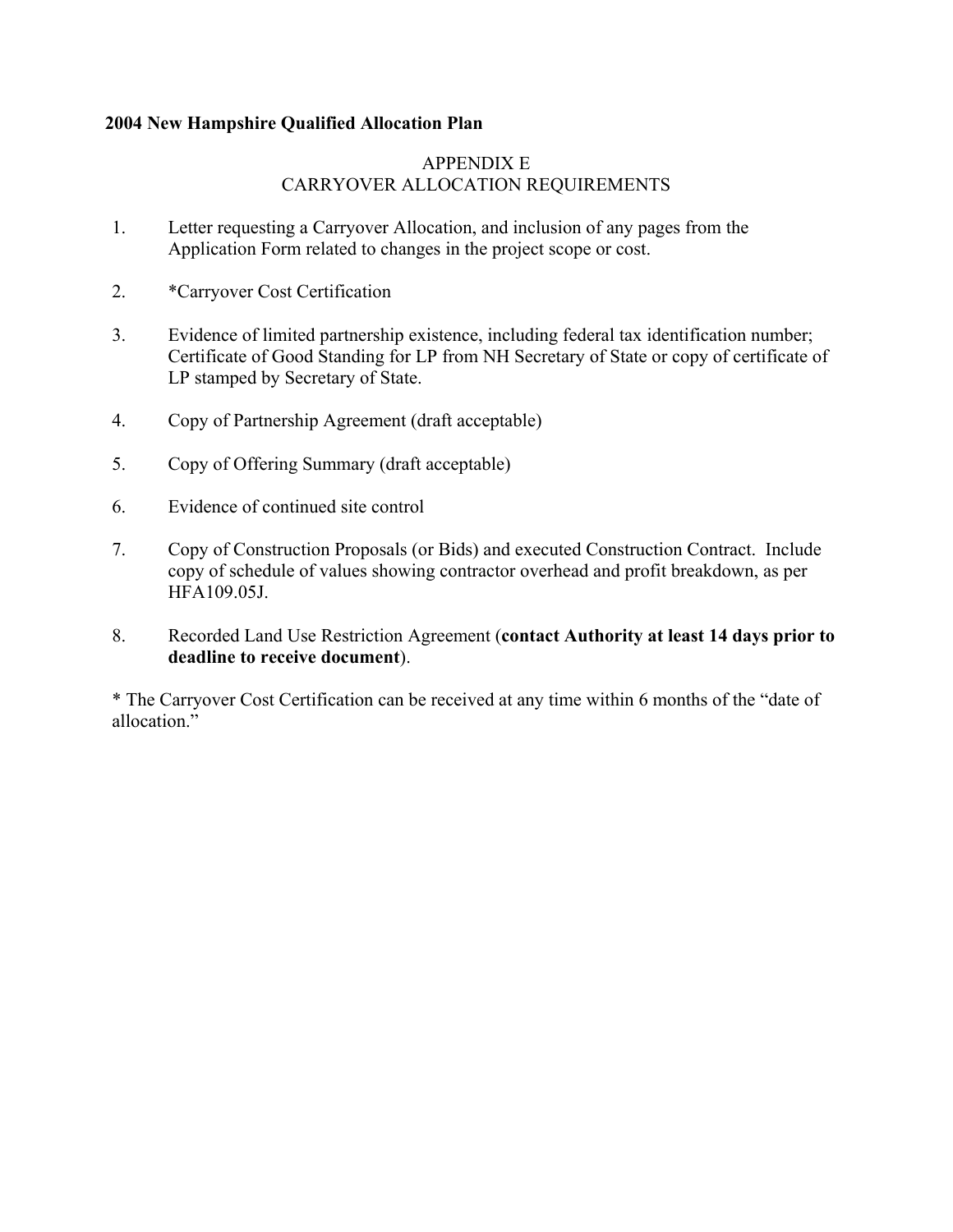## APPENDIX F FINAL ALLOCATION REQUIREMENTS

- 1. Updated application form with Sources and Uses corresponding to Final Cost Certification
- 2. Exhibit 37-Final Cost Certification
- 3. Developer Certification of Costs (see Appendix H for required format)
- 4. Developer Certification of Equity Proceeds (see Appendix I for required format)
- 5. "As-Built" Architect Certification (see Appendix J for required format)
- 6. Recorded Land Use Restriction Agreement, and evidence of its precedence in the land records (e.g., title search)
- 7. Executed Partnership Agreement, with equity pay-in schedule
- 8. Final Allocation Fee
- 9. Copy of Certificates of Occupancy
- 10. Copy of deed including legal description of property
- 11. Tax Credit Monitoring Fee
- 12. Certification of Tax Credit Management Training
- 13. Placed in service date for each building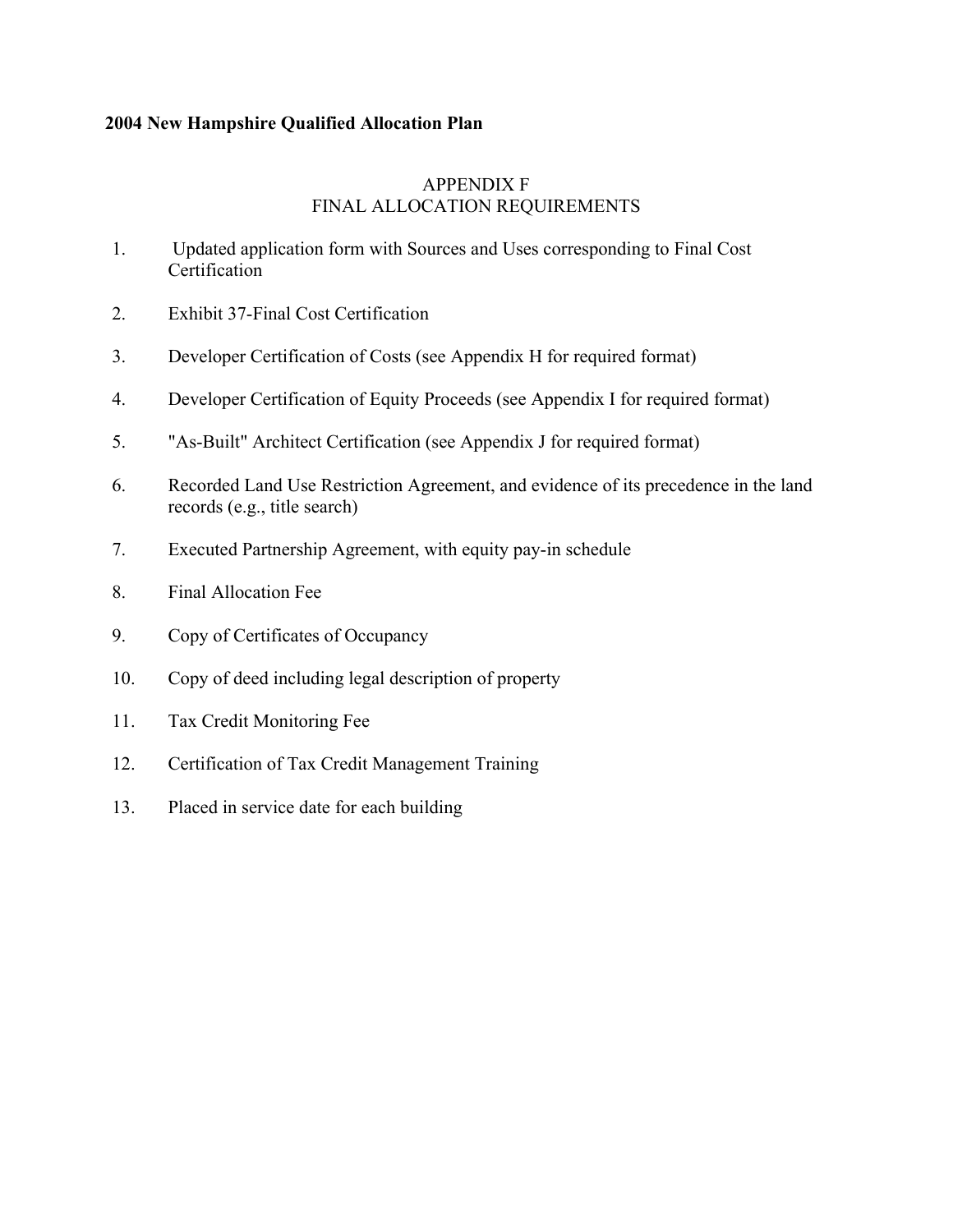### APPENDIX G

### **SAMPLE**

### RIGHT OF FIRST REFUSAL

| This Agreement is entered into this                                                          | day of      | 20                       |
|----------------------------------------------------------------------------------------------|-------------|--------------------------|
| between                                                                                      |             | (the "Owner"), having an |
| address of                                                                                   | County of   | and State of             |
| , and the New Hampshire Housing Finance Authority, having an address of 32                   |             |                          |
| Constitution Drive, Bedford, County of Hillsborough and State of New Hampshire, (hereinafter |             |                          |
| referred to as the "AUTHORITY"), and                                                         |             |                          |
| (hereinafter referred to as the "QUALIFIED NONPROFIT ENTITY"), having an address of          |             |                          |
|                                                                                              | , County of | and State of             |
| and the parties agree as follows:                                                            |             |                          |
|                                                                                              |             |                          |

- 1. The Owner owns (hereinafter referred to as the 'PROPERTY"). See attachment for legal description.
- 2. A Qualified Nonprofit is defined as meeting the requirements of the Internal Revenue Code (IRC) Section 42(h)(5)C))
- 3. The Owner and its successors and assigns in interest (as may be approved by the Authority as per HFA:109.05N of the 2004 Qualified Allocation Plan) are bound to the Low Income Housing Tax Credit (LIHTC) rent and income limits set forth in the Land Use Restriction Agreement (hereinafter referred to as the "LURA") for 99 years from the beginning of the compliance period as defined in the LURA, unless the Owner uses the following procedure:

(i) The Owner may make a bona fide offer to sell the Property to the Qualified Nonprofit Entity, or its successor and assigns, subsequent to the initial 30 year compliance period for a price equal to the minimum set forth in IRC Section  $42(i)(7)(B)$ . The offer shall be in writing delivered to the Qualified Nonprofit Entity, with a copy to the Authority. The Qualified Nonprofit Entity may accept the offer to sell by notifying the Owner in writing within ninety (90) days of its receipt of the offer. If the Qualified Nonprofit Entity accepts the offer, then the Owner and the Qualified Nonprofit Entity shall close the sale of the Property at the offices of the Authority within 180 days after the acceptance of the offer. If the Qualified Nonprofit Entity decides to purchase the Property, the original LURA will be discharged and no rent or income limits shall apply.

(ii) If the Qualified Nonprofit Entity does not accept the offer to purchase the Property or exercise its right under this Right of First Refusal ("ROFR"), to purchase the Property, as set forth in Paragraph 2 above, then the Owner shall offer to sell the Property to the Authority for the same price at which it offered to sell the Property to the Qualified Nonprofit Entity. The offer shall be in writing and delivered to the Authority. The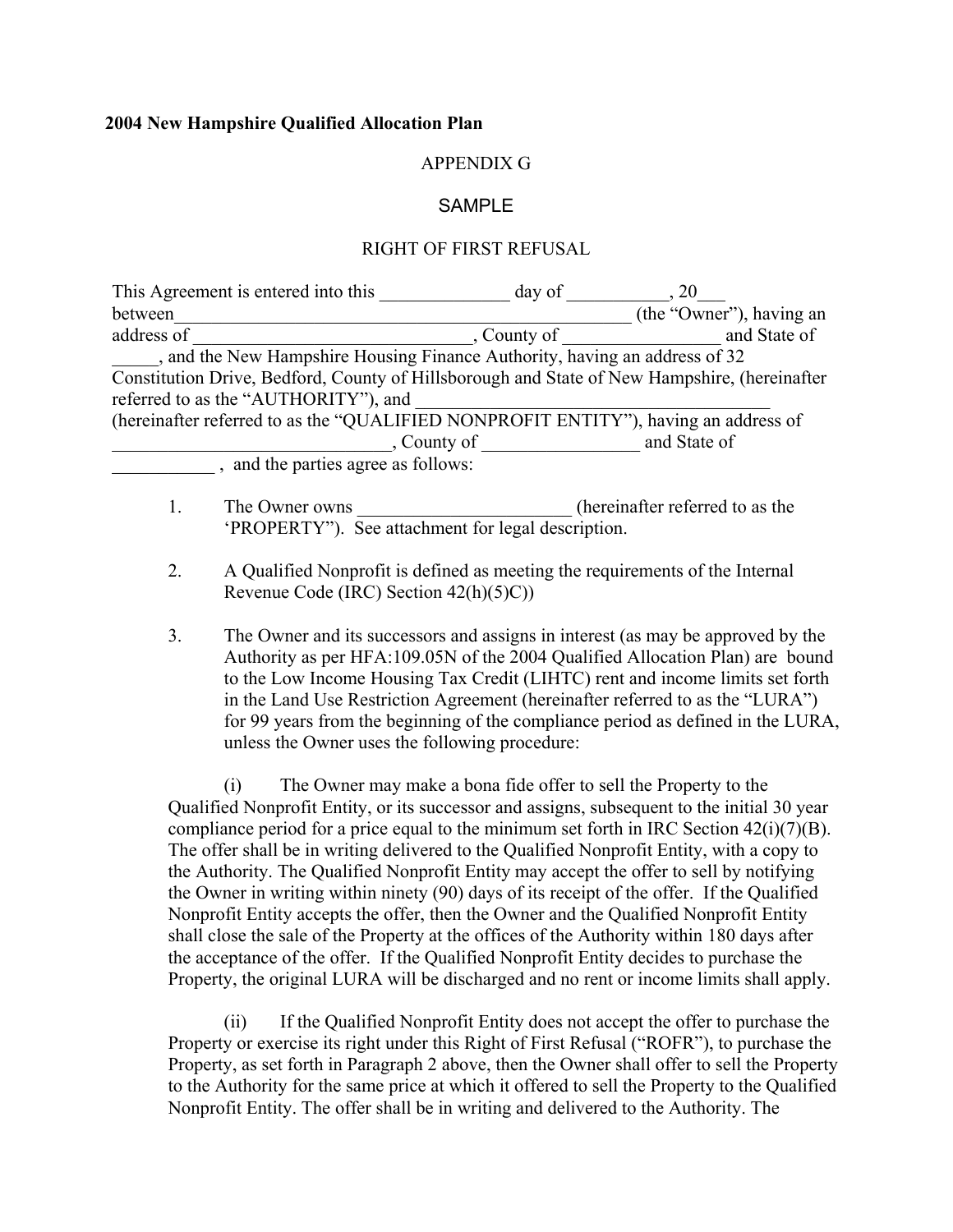Authority may accept the offer by notifying the Owner in writing within ninety (90) days of its receipt of the same. If the Authority gives written notice of its intent to accept this offer, the Authority and the Owner shall close the sale of this Property at the offices of the Authority within 180 days after receipt of the Authority's written notice of acceptance of the offer. The Authority may purchase this Property either for its own purposes or on behalf of another qualified nonprofit entity. If the Authority purchases the Property either for its own purposes or on behalf of another qualified nonprofit entity, the Authority may discharge the original LURA or negotiate a new LURA. In the event that the Authority negotiates a new LURA, it shall use its best efforts to maintain low income residency and affordability substantially the same as the existing LURA to the extent reasonably possible.

(iii) If the Authority declines the offer to sell the Property or to otherwise exercise its rights under this ROFR, either for its own purposes or on behalf of another qualified nonprofit entity, the LURA will be discharged by the Authority, and the Owner is free to sell and/or convert the Property to market rents or other uses, after adequate notice to existing tenants and compliance with existing law (including the 3 year tenant protection period cited at Section 42 (h) $(6)(e)(ii)$ ).

3. This Agreement may be assigned by the Owner, subject to the written approval of the Authority, which approval shall not be unreasonably withheld.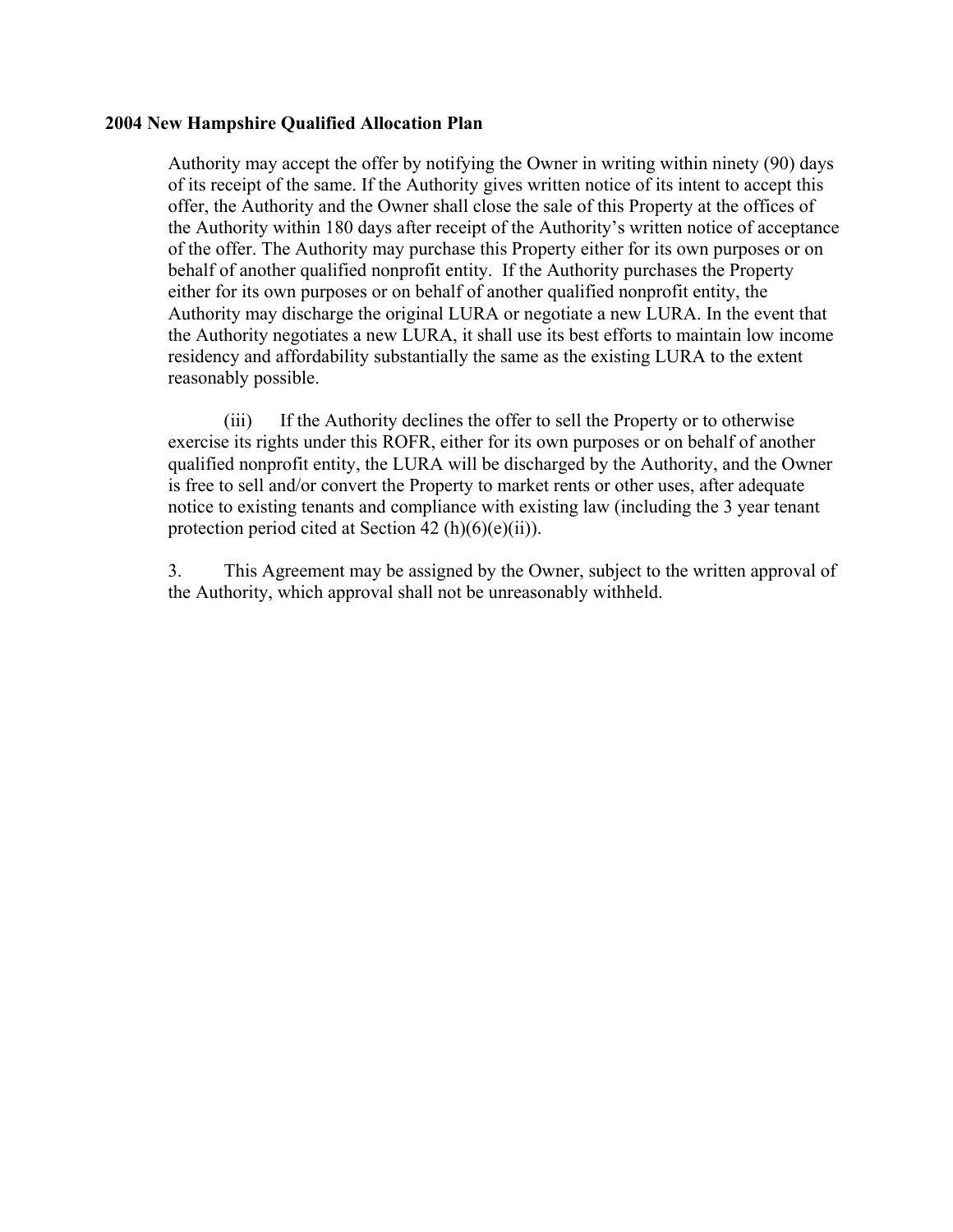# APPENDIX H DEVELOPER'S CERTIFICATION OF DEVELOPMENT COSTS

|            | ("Developer"), developer of                                                                    | (the "Project") |
|------------|------------------------------------------------------------------------------------------------|-----------------|
| located at |                                                                                                | New Hampshire,  |
|            | hereby certify that the accompanying Sources and Uses of Funds, Accountant's Certification of  |                 |
|            | Costs (including developer fee), Qualified Basis, and Applicable Fraction represent true and   |                 |
|            | accurate representation of the Project costs. I further state that the Qualified Basis and     |                 |
|            | Applicable Percentage were calculated in a manner consistent with regulations set forth in IRC |                 |
|            | 42. I recognize that any changes or misrepresentations from this certification may warrant     |                 |
|            | notification to the IRS of a LIHTC program violation via IRS Form 8623.                        |                 |

Date:

Duly Authorized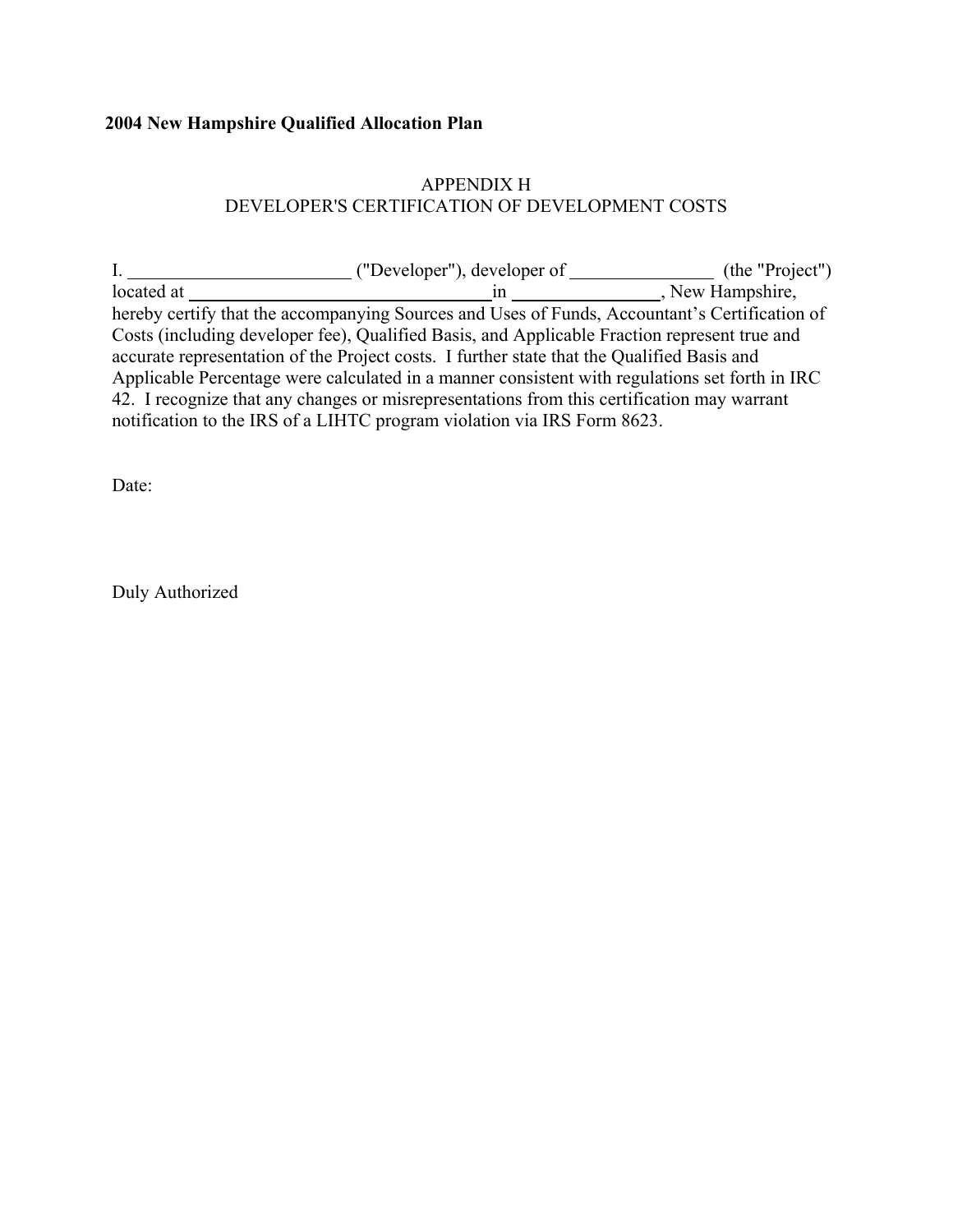# APPENDIX I

# DEVELOPER'S CERTIFICATION OF EQUITY PROCEEDS

|                                                                                   | $,$ ("Developer"), developer of $\qquad$ | wthe                |
|-----------------------------------------------------------------------------------|------------------------------------------|---------------------|
| Project") located at                                                              |                                          |                     |
| in New Hampshire, hereby certify that the gross equity investment in the Project  |                                          |                     |
| gained from the sale of <u>v</u> interest in the Limited Partnership entitled     |                                          |                     |
| Limited Partnership Agreement dated                                               | totaled \$                               | . This gross equity |
| investment is based on a final allocation of Low Income Housing Tax Credits of \$ |                                          |                     |
| annually for a period of ten years.                                               |                                          |                     |

Date:

(Duly Authorized)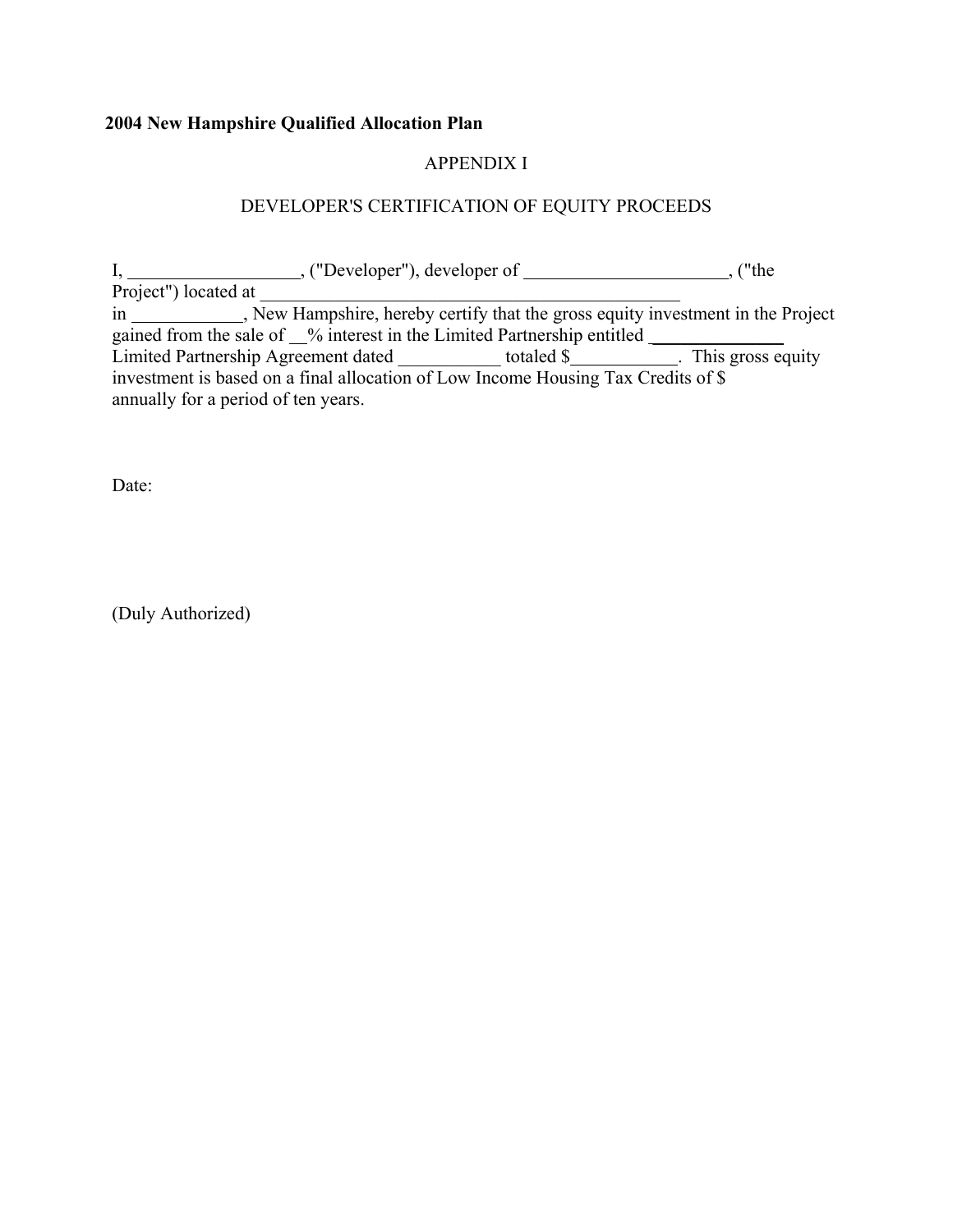# APPENDIX J

# "AS-BUILT" ARCHITECT CERTIFICATION

I have inspected the development known as \_\_\_\_\_\_\_\_\_\_\_\_\_\_\_\_\_\_\_\_\_\_\_\_\_\_\_\_\_\_\_\_(project name) located in  $\frac{1}{\sqrt{1-\frac{1}{\sqrt{1-\frac{1}{\sqrt{1-\frac{1}{\sqrt{1-\frac{1}{\sqrt{1-\frac{1}{\sqrt{1-\frac{1}{\sqrt{1-\frac{1}{\sqrt{1-\frac{1}{\sqrt{1-\frac{1}{\sqrt{1-\frac{1}{\sqrt{1-\frac{1}{\sqrt{1-\frac{1}{\sqrt{1-\frac{1}{\sqrt{1-\frac{1}{\sqrt{1-\frac{1}{\sqrt{1-\frac{1}{\sqrt{1-\frac{1}{\sqrt{1-\frac{1}{\sqrt{1-\frac{1}{\sqrt{1-\frac{1}{\sqrt{1-\frac{1}{\sqrt{1-\frac{1}{\sqrt{1-\frac{$ been built in accordance with the drawings and specifications dated prepared by

Based upon this inspection, to the best of my knowledge and belief, the development has been constructed in conformance with all local, state and federal laws designated as the development standard for the project including, but not limited to, the ADA, Section 504 and Fair Housing Laws as they pertain to handicapped accessibility and adaptability, all state and local health, safety and building codes and those requirements as set forth in the Authority's Design and Construction Standards.

Date

l

 $\overline{a}$ 

.

Architect

(Seal)

# APPENDIX K

ELECTION OF GROSS RENT FLOOR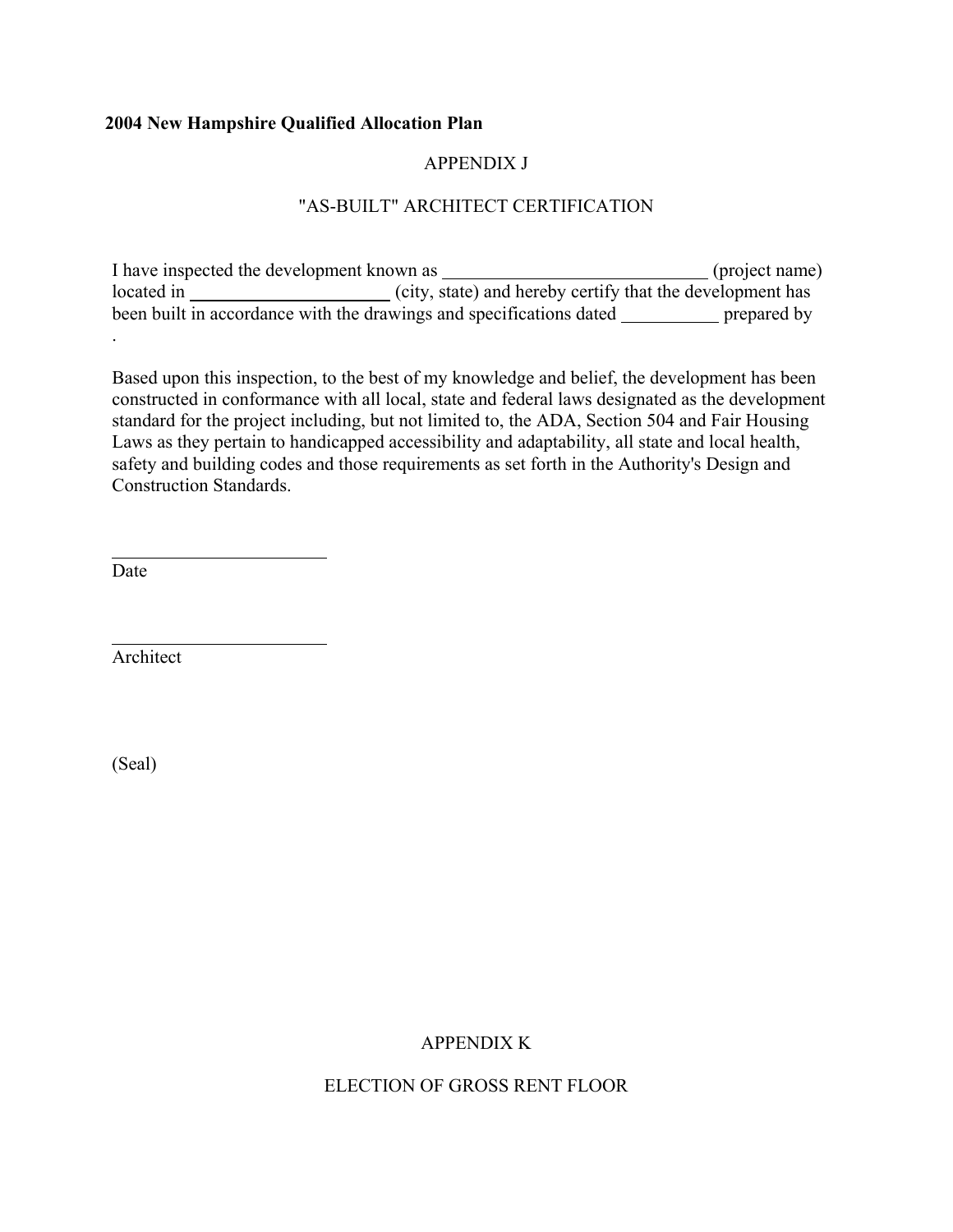Pursuant to Internal Revenue Service (IRS) Regulations, an Owner of a Low Income Housing Tax Credit project may designate the date that the Gross Rent Floor takes effect prior to the date the building is placed in service. The Gross Rent Floor establishes the initial permitted maximum rents for the project. The Gross Rent Floor also limits potential future rent reductions due to decreases in the applicable median area income limits. The IRS will treat the Gross Rent Floor as taking effect on the date the New Hampshire Housing Finance Authority (Authority) initially allocates tax credits to the building. However, the IRS will treat the Gross Rent Floor as taking effect on a building's placed in service date if the Owner designates that date as the date the Gross Rent Floor takes effect for the building. The Owner must make this designation to use the placed in service date and inform the IRS no later than when the building is placed in service.

Please make the following designation:

- [ ] If this box is checked, the Owner hereby elects pursuant to IRS Revenue Ruling 94-57, to fix the applicable Gross Rent Floor in accordance with Section 42  $(g)(2)(A)$  at the date the building is placed in service. This document must be submitted to the Authority prior to the project's placed in service date.
- [ ] If this box is checked, the Owner has made no election pursuant to IRS Revenue Ruling 94-57, and the applicable Gross Rent Floor for a building shall be set at the date the Authority initially allocates low income housing tax credits, which shall be the earlier of 1) the date of the Carryover Allocation or 2) the date of the Final Allocation (IRS Form 8609).

A decrease in the median area income limits will not require a reduction in rents below the Gross Rent Floor.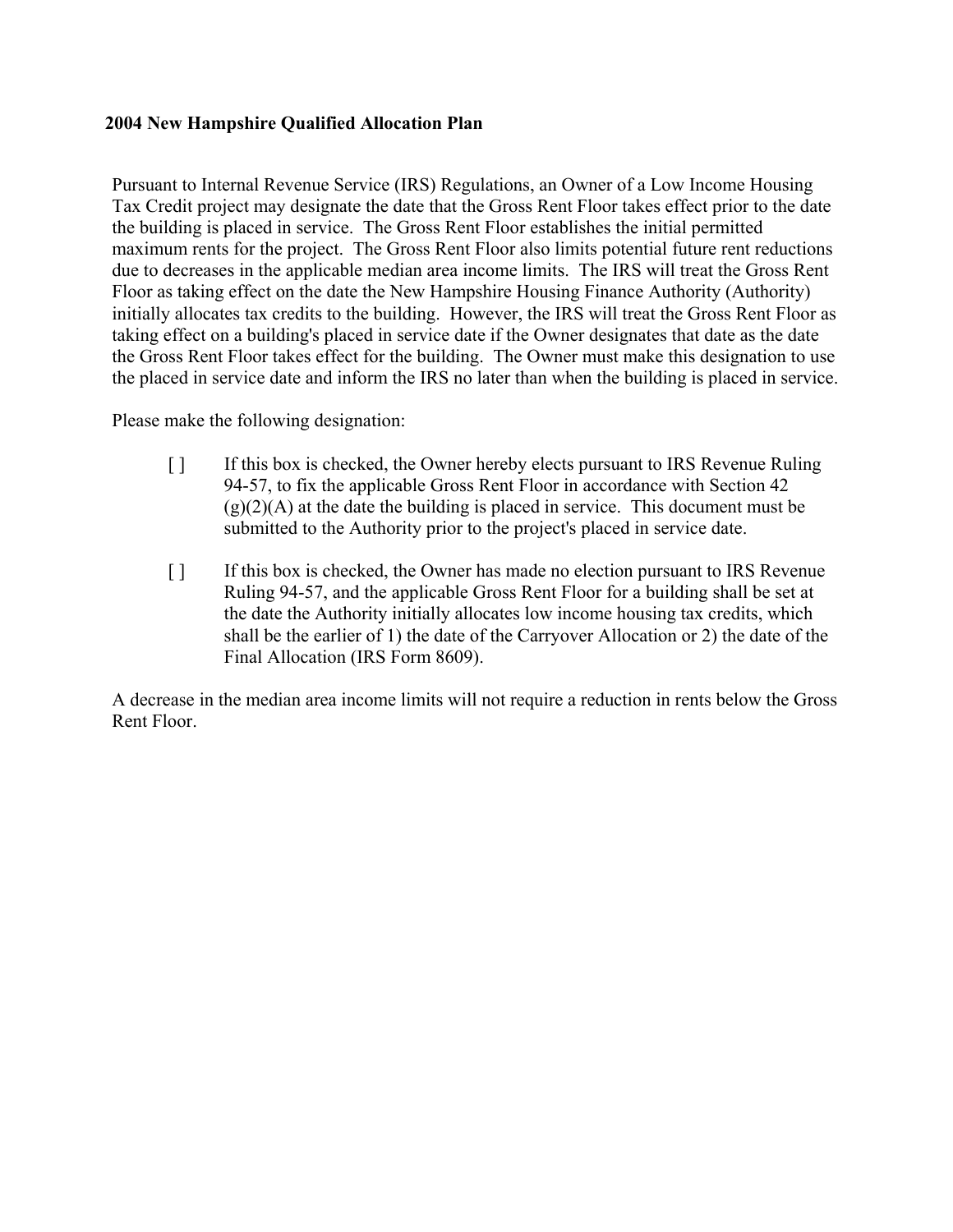# APPENDIX L GUIDELINES FOR SPECIAL NEEDS (Category 4 Scoring)

For scoring eligibility under this category, applicants must show evidence of their ability to provide or manage the proposed services. The Authority will require a signed letter of intent to partner/contract from any proposed service provider at the time of Application. Any contracts that are to be funded from operating accounts must be received by the Authority for review and authorization no later than 30 days prior to closing.

Please note that any applicant commitments for the provision of special needs housing or service enriched housing will be enforced for the full compliance term and included in the Land Use Restriction Agreement (LURA).

All projects applying for points under this category must provide the following information as a part of the Service Plan included in their LIHTC application package. Note: Numbers refer to Exhibit number of the NHHFA Application Form.

- 22. A description of the project and how the services will be integrated. Include how the housing management and service provider will work together, where services will be provided and any additional hard costs associated with providing the services.
- 23. A description of each service to be provided, including any eligibility requirements, and how the service is unique to residents.
- 24. The number of residents the services will be provided to and whether residents will be selected for occupancy based on their need for services.
- 25. Any eligibility criteria for services.
- 26. A detailed 3 year budget for providing the services, including revenues, expenses, and sources of funds.
- 27. Signed letters of intent to partner/contract from service providers.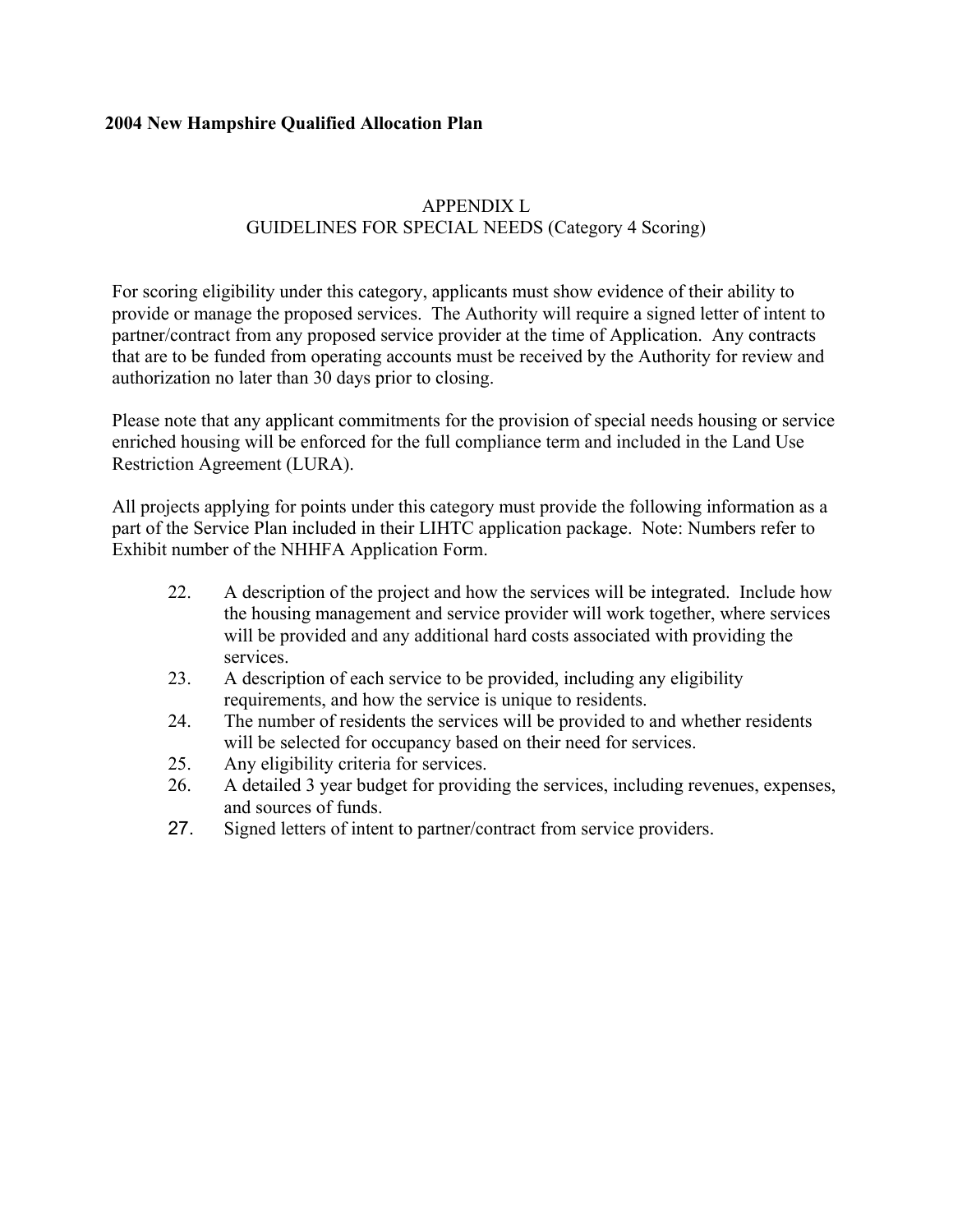### APPENDIX M

### 2004 LOCATION POINTS

Communities Analysis - By county, by proposed points (family and other non-senior projects only) Communities > 700 Total Housing Units \*Note: Communities w/ less than 700 units (and other non-data communities): 3 points

Senior projects: 0 points for all projects

\*\*Note: Location points only for family and other non-senior projects which are new construction or where rehab costs equal or exceed 50% of TDC (less land).

| County       | Column A<br>10 points                                                                                                                                                        | Column B<br>5 points                                                                           | Column C<br>0 points                                                              | Column <sub>D</sub><br>0 points              |
|--------------|------------------------------------------------------------------------------------------------------------------------------------------------------------------------------|------------------------------------------------------------------------------------------------|-----------------------------------------------------------------------------------|----------------------------------------------|
| Belknap      | Sanbornton<br><b>Barnstead</b><br>New Hampton<br>Gilford<br>Gilmanton                                                                                                        | Meredith<br><b>Belmont</b><br>Alton                                                            |                                                                                   | Tilton<br>Laconia                            |
| Carroll      | Moultonborough<br>Tuftonboro                                                                                                                                                 | Madison<br>Ossipee<br>Wolfeboro<br>Wakefield                                                   | <b>Bartlett</b><br>Tamworth<br>Conway                                             |                                              |
| Cheshire     |                                                                                                                                                                              | Rindge<br>Chesterfield<br>Alstead<br>Fitzwilliam<br>Swanzey                                    | Marlborough<br>Hinsdale<br>Walpole<br>Winchester<br>Troy<br>Jaffrey               | Keene                                        |
| Coos         |                                                                                                                                                                              | Northumberland                                                                                 | Gorham<br>Lancaster<br>Colebrook<br>Whitefield                                    | <b>Berlin</b>                                |
| Grafton      |                                                                                                                                                                              | Holderness<br>Campton<br>Canaan                                                                | Haverhill<br><b>Bristol</b><br>Enfield<br>Hanover<br><b>Bethlehem</b><br>Thornton | Lebanon<br>Ashland<br>Littleton<br>Plymouth  |
| Hillsborough | Litchfield<br>New Boston<br>Weare<br>Pelham<br>Amherst<br>Hollis<br><b>Bedford</b><br><b>Brookline</b><br>Merrimack<br>Deering                                               | Hudson<br>New Ipswich<br>Goffstown<br>Hancock                                                  | Hillsborough<br>Greenville<br>Wilton<br>Peterborough<br>Antrim                    | Manchester<br>Nashua<br>Milford              |
| Merrimack    | Dunbarton<br>Loudon<br>Chichester<br>Bow<br>Hopkinton<br>Canterbury                                                                                                          | Hooksett<br>New London<br>Boscawen<br>Epsom<br>Andover<br>Warner                               | Pembroke<br>Northfield<br>Allenstown<br>Henniker                                  | Pittsfield<br>Franklin<br>Concord            |
| Rockingham   | Brentwood<br>Candia<br>Sandown<br>Deerfield<br>Danville<br>Chester<br>Nottingham<br>North Hampton<br>Atkinson<br><b>Hampton Falls</b><br>Kingston<br>Stratham<br>Londonderry | Greenland<br>Raymond<br>Northwood<br>Epping<br>Plaistow<br>Hampstead<br>Salem<br>Newton<br>Rye | Hampton<br>Exeter                                                                 | Portsmouth<br>Seabrook<br>Newmarket<br>Derry |